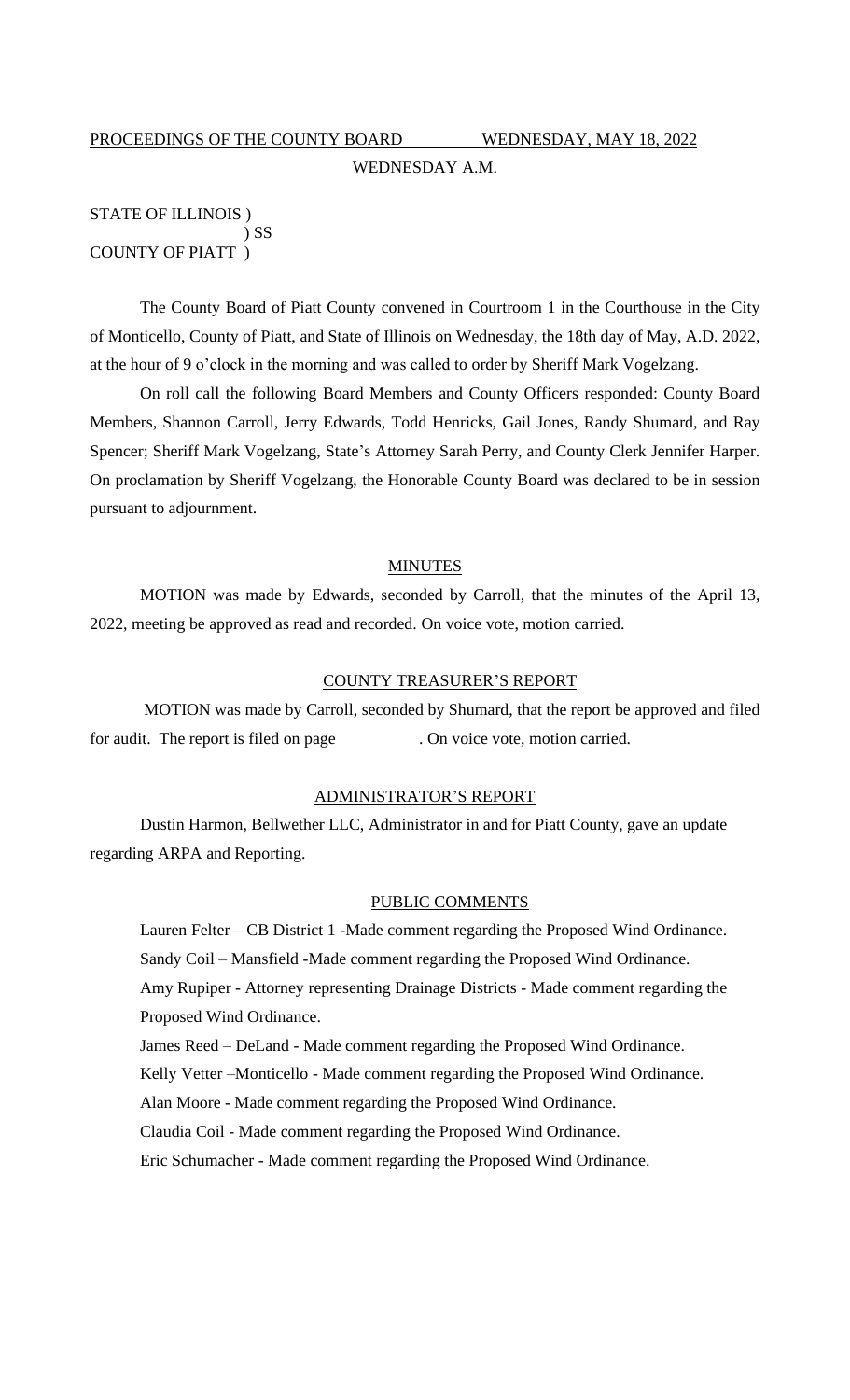# CONSENT MOTION FOR FOLLOWING ITEMS

MOTION was made by Henricks, seconded by Jones that the following items be approved, filed, recorded, and Chairman Spencer be authorized to sign on behalf of the County if applicable. On roll call the vote was as follows: Ayes, Henricks, Jones, Shumard, Spencer, Carroll, and Edwards. 6 ayes, 0 nays, motion carried.

- a. Resolution Highway To Award Township MFT (Bement Township) recorded on page -
- b. Resolution Highway To Award Township MFT (Sangamon Township) recorded on page
- c. Resolution Highway for Improvement County Highway 5- recorded on page
- d. Appointment Dr. Mitch Hammel Piatt County Mental Health Board of Directors term to expire, June 30, 2025 - recorded on page
- e. Appointment Gail Jones Piatt County Mental Health Board of Directors term to expire, June 30, 2025 - recorded on page
- f. Appointment Barton Hill Piatt County Mental Health Board of Directors term to expire, June 30, 2025 - recorded on page

# HIGHWAY RESOLUTION AWARD TOWNSHIP MFT (Bement Township)

Eric Seibring, Engineer in and for the County of Piatt, presented a Resolution for bid items for Section 22-01000-00-GM. (Bement Township) The Resolution is recorded on page

MOTION was made by Henricks, seconded by Jones, that the Resolution be adopted, and Chairman Spencer be authorized to sign on behalf of the County of Piatt. On roll call the vote was as follows: Ayes, Henricks, Jones, Shumard, Spencer, Carroll, Edwards. 6 ayes, 0 nays, motion carried.

# HIGHWAY RESOLUTION AWARD TOWNSHIP MFT (Sangamon Township)

Eric Seibring, Engineer in and for the County of Piatt, presented a Resolution for bid items for Section 22-06000-00-GM. (Sangamon Township) The Resolution is recorded on page

MOTION was made by Henricks, seconded by Jones, that the Resolution be adopted, and Chairman Spencer be authorized to sign on behalf of the County of Piatt. On roll call the vote was as follows: Ayes, Henricks, Jones, Shumard, Spencer, Carroll, Edwards. 6 ayes, 0 nays, motion carried.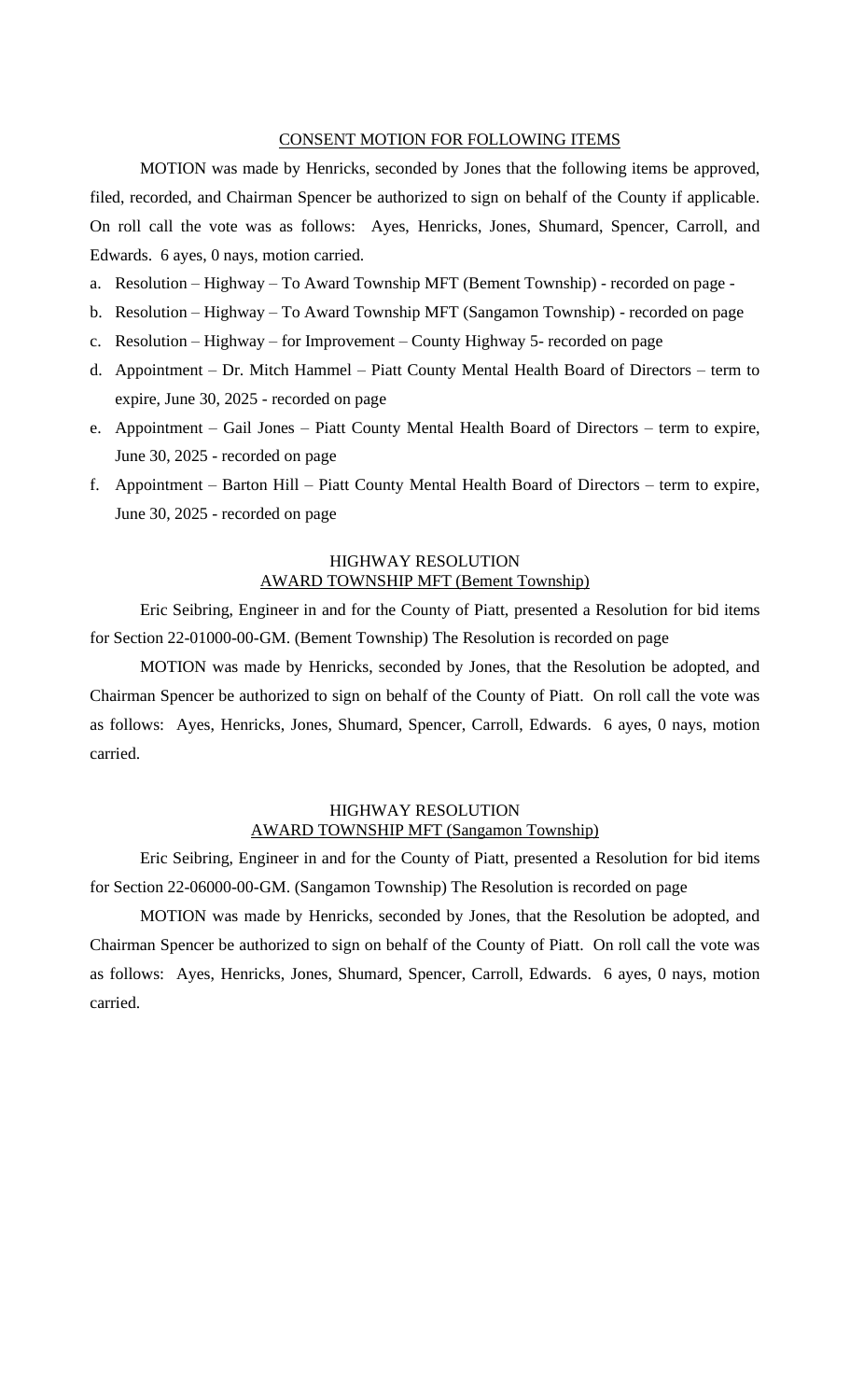#### HIGHWAY IMPROVEMENT RESOLUTION COUNTY HIGHWAY 5

Eric Seibring, Engineer in and for the County of Piatt, presented a Resolution for Improvement for County Highway 5. The Resolution is recorded on page

MOTION was made by Henricks, seconded by Jones, that the Resolution be adopted, and Chairman Spencer be authorized to sign on behalf of the County of Piatt. On roll call the vote was as follows: Ayes, Henricks, Jones, Shumard, Spencer, Carroll, and Edwards. 6 ayes, 0 nays, motion carried.

# PROPOSED AMENDMENTS TO PIATT COUNTY ZONING ORDINANCE - APPENDIX A STANDARDS FOR WIND ENERGY CONVERSION SYSTEMS OVER 500kW

Proposed amendments to the Piatt County Zoning Ordinance – Appendix A Standards for Wind Energy Conversion Systems over 500kW) were presented from the April 13, 2022, County Board Meeting

MOTION was made by Shumard, seconded by Edwards, that the Proposed Amendments to the Piatt County Zoning Ordinance – Appendix A Standards for Wind Energy Conversion Systems Over 500kW be tabled. Discussion: Shumard wanted item tabled until June 2023, Administrator for County advised tabled items go on to the next months County Board agenda. On roll call the vote was as follows: Ayes, Spencer, Carroll, Edwards, Henricks, and Jones. Nays, Shumard. 5 ayes, 1 nay, motion carried.

# ZONING ORDINANCE – VARIATION (Thomas Tohill – Cerro Gordo Township)

Keri Nusbaum, Piatt County Zoning Officer, in and for the County of Piatt, presented an application of a Zoning Ordinance for a Variation to allow construction of a detached garage. The Ordinance is recorded on page

MOTION was made by Henricks, seconded by Edwards, that the Ordinance be adopted, and Chairman Spencer be authorized to sign on behalf of the County of Piatt. On roll call the vote was as follows: Ayes, Henricks, Jones, Shumard, Spencer, Carroll, and Edwards. 6 ayes, 0 nays, motion carried.

#### RESOLUTION ADOPTING AMENDED LIQUOR CONTROL ORDINANCE

A Resolution Adopting Amended Liquor Control Ordinance, regarding amount of fees set for each classification and hours of operation was presented and is recorded on page

MOTION was made by Carroll, seconded by Edwards, that the Resolution be adopted, and Chairman Spencer be authorized to sign said Resolution on behalf of the County of Piatt. On roll call the vote was as follows: Ayes, Carroll, Edwards, Henricks, Jones, Shumard, and Spencer. 6 ayes, 0 nays, motion carried.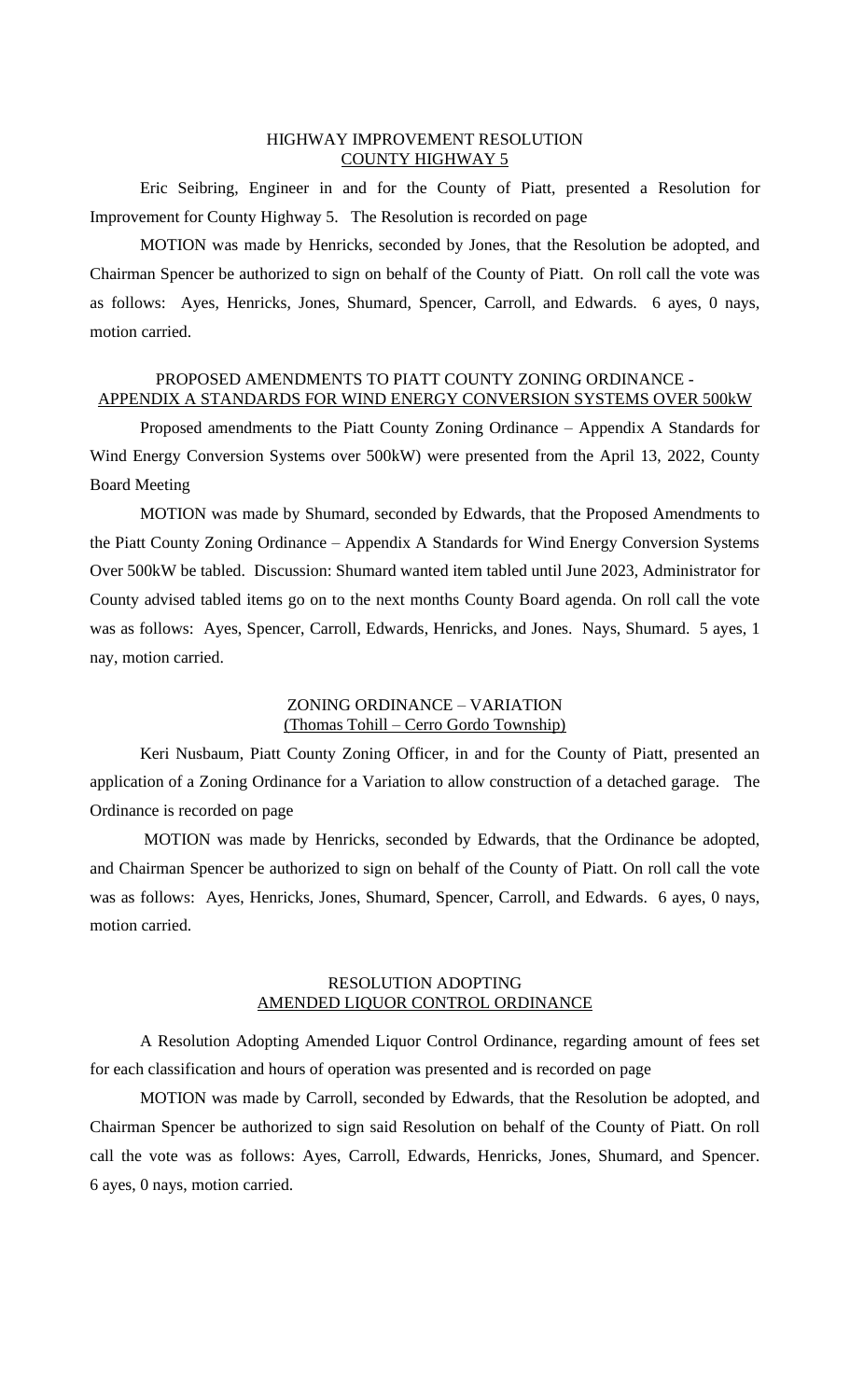#### APPLICATION FOR LIQUOR LICENSE (Main Street Pub – Liquor License – Class "E")

Application for a Class E Liquor License was made by Main Street Pub in order to obtain a three-day license, June 23-25, 2022, at Piatt County Trailblazers in Sangamon Township. The application is recorded on page

MOTION was made by Carroll, seconded by Edwards, that the application be approved, and the license be granted. On roll call the vote was as follows: Ayes, Carroll, Edwards, Henricks, Jones, Shumard and Spencer. 6 ayes, 0 nays, motion carried.

#### APPLICATION FOR RAFFLE LICENSE (Monticello Golf Association – Ace of Clubs '22)

Application for a Raffle License was made by Monticello Golf Association in order that they may sell raffle tickets for the Ace of Clubs '22. The application is recorded on page

MOTION was made by Carroll, seconded by Edwards, that the application be approved, and the license be granted. On roll call the vote was as follows: Ayes, Carroll, Edwards, Henricks, Jones, Shumard and Spencer. 6 ayes, 0 nays, motion carried.

#### INTERGOVERNMENTAL AGREEMENT BETWEEN COUNTY OF PIATT AND CHAMPAIGN COUNTY GIS CONSORTIUM (GIS Mapping)

Keri Nusbaum, Piatt County Zoning Officer, in and for the County of Piatt, presented an Intergovernmental Agreement for GIS Services between the County of Piatt and Champaign County. The Agreement is recorded on page

MOTION was made by Edwards, seconded by Henricks, to enter into said agreement and that Chairman Spencer be authorized to sign on behalf of the County of Piatt. On roll call the vote was as follows: Ayes: Edwards, Henricks, Jones, Shumard, Spencer, and Carroll. 6 ayes, 0 nays, motion carried.

# RESOLUTION ESTABLISHING SALARY OF SHERIFF

A Resolution establishing the Salary of the Sheriff was presented and is recorded on page MOTION was made by Shumard, seconded by Jones, that the Resolution be adopted, and Chairman Spencer be authorized to sign said Resolution on behalf of the County of Piatt. On roll call the vote was as follows: Ayes, Shumard, Spencer, Carroll, Edwards, Henricks, and Jones. 6 ayes, 0 nays, motion carried.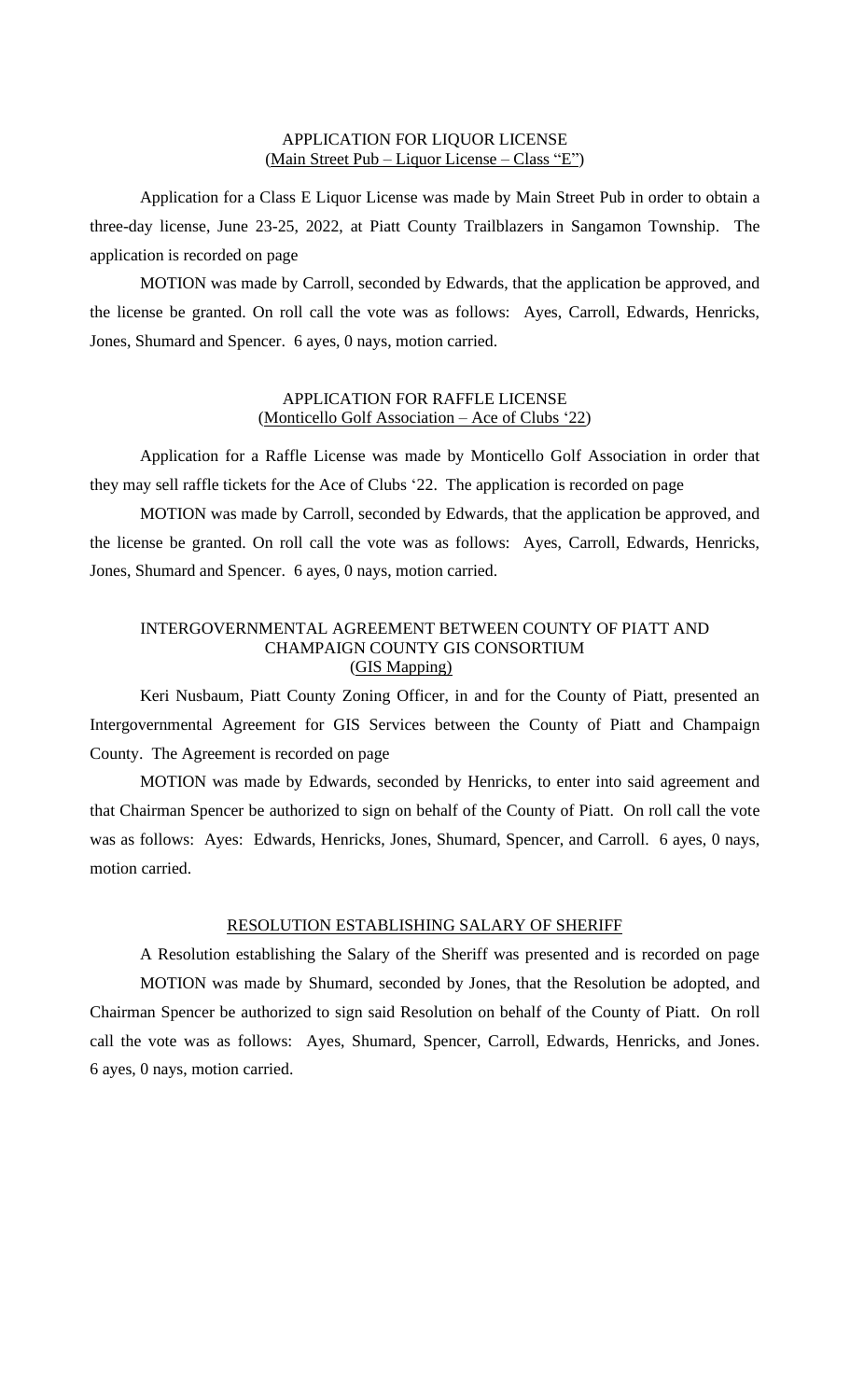# RESOLUTION SETTING SALARIES OF COUNTY OFFICERS (County Clerk)

A Resolution setting the Salary of the County Clerk was presented and is recorded on page MOTION was made by Shumard, seconded by Henricks, that the Resolution be adopted, and Chairman Spencer be authorized to sign said Resolution on behalf of the County of Piatt. On roll call the vote was as follows: Ayes, Shumard, Spencer, Carroll, Edwards, Henricks, and Jones. 6 ayes, 0 nays, motion carried.

# RESOLUTION SETTING SALARIES OF COUNTY OFFICERS (Treasurer)

A Resolution setting the Salary of the Treasurer was presented and is recorded on page MOTION was made by Shumard, seconded by Henricks, that the Resolution be adopted, and Chairman Spencer be authorized to sign said Resolution on behalf of the County of Piatt. On roll call the vote was as follows: Ayes, Shumard, Spencer, Carroll, Edwards, Henricks, and Jones. 6 ayes, 0 nays, motion carried.

# ACCEPTANCE OF RECOMMENDATION FOR HVAC PROJECT WITH RELIABLE/DHM/ALPHA for \$448,434.00 CONTINGENT UPON RECEIPT OF DCEO GRANT IN AMOUNT OF \$200,000.00

MOTION was made by Carroll, seconded by Edwards to accept the proposal recommendation presented for the HVAC project for the Courthouse from Reliable/DMH/Alpha in the amount of \$448,434.00 along with the DCEO grant in the amount of \$200,000.00. On roll call the vote was as follows: Ayes, Carroll, Edwards, Henricks, Jones, Shumard, and Spencer. 6 ayes, 0 nays, motion carried.

# ZONING ORDINANCE – TEMPORARY MORATORIUM (Issuance of Permits for Wind Energy Conversion Systems in Piatt County)

A Zoning Ordinance for a Temporary Moratorium on the issuance of permits for Wind Energy Conversion Systems in Piatt County. The Ordinance is recorded on page

MOTION was made by Edwards, seconded by Henricks, that the ordinance be passed with a limited period to remain in full force and effect until August 1, 2022, unless sooner terminated or extended by an ordinance duly adopted by the Piatt County Board. On roll call the vote was as follows: Ayes, Edwards, Henricks, Jones, and Spencer. Nays, Shumard and Carroll. 4 ayes, 2 nays, motion carried.